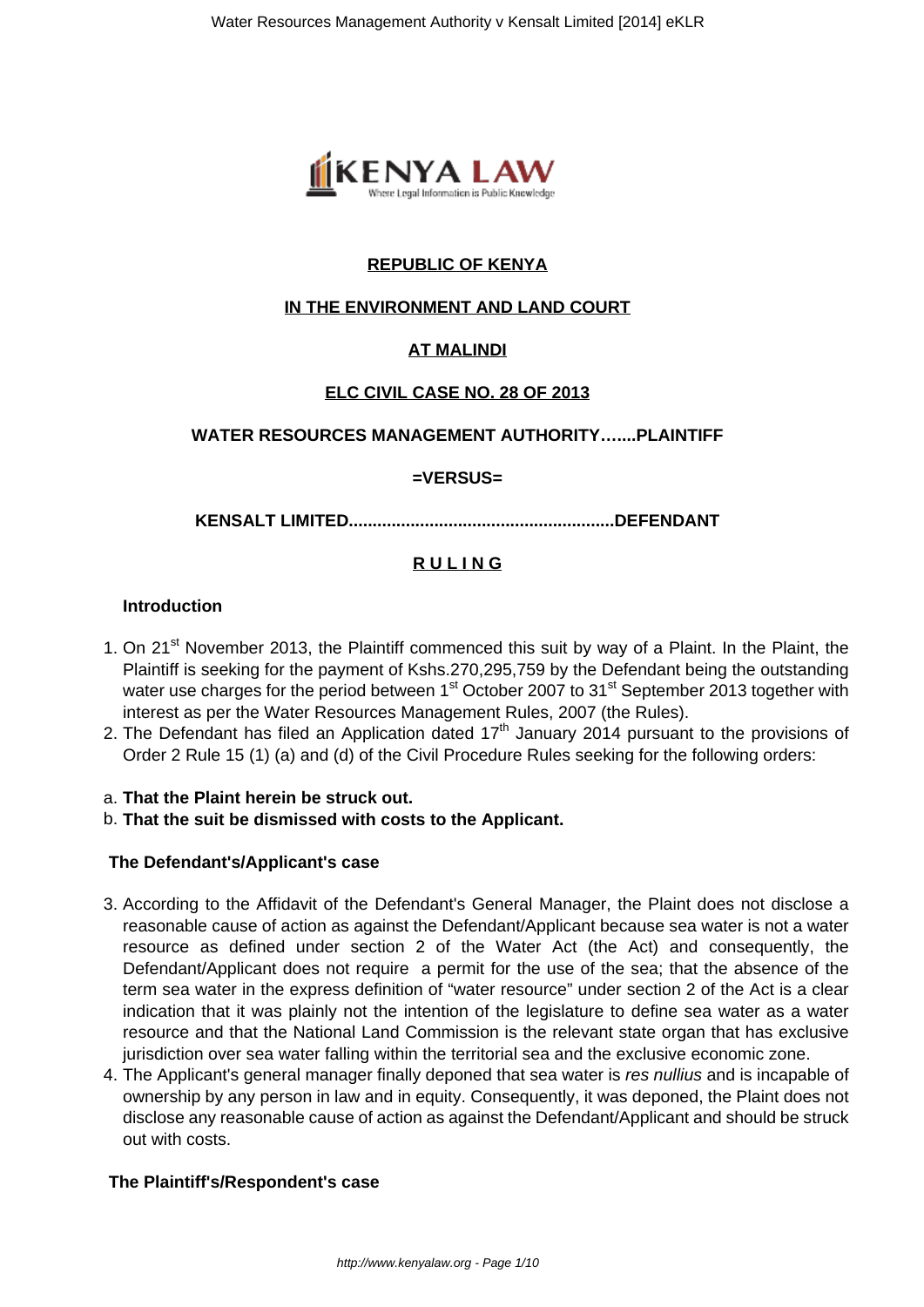- 5. In the Replying Affidavit, the Chief Executive Officer of the Plaintiff deponed that the Plaintiff is a body corporate established under section 7 of the Water Act, 2002 (the Act) whose mandate, inter alia, is to determine charges to be imposed for the use of water from any water resource.
- 6. The Plaintiff's representative has deponed that Article 66 of the Constitution as read together with Section 2 of the Act gives the State power to regulate the use of any land, which includes any body of water under the surface and marine waters in the territorial sea and exclusive economic zone; that the Plaintiff is the national State agency mandated under the Water Act, 2002 to regulate the use of water resources including sea water within the territorial sea and that the Defendant has misunderstood the scope and the nature of the mandate of the National Land Commission.
- 7. While the National Land Commission is supposed to manage rivers, lakes and other water bodies, it was deponed, the role of the Plaintiff is to regulate the use of such water.
- 8. It is the Plaintiff's case that the Defendant/Applicant is a profit making company and is one of the largest producers of salt for commercial purposes using raw sea water; that the Defendant/Applicant carries out its commercial manufacturing along the coastline of Malindi, through a process whereby sea water is lent into stabilization ponds where the water goes through a process of salt manufacturing and the affluent is discharged into land leading to the damage of vegetation and also pollution of ground water and that the water use charges are applied by the Plaintiff/Respondent to meet its regulatory functions.

# **Submissions:**

- 9. The Defendant's/Applicant's counsel submitted that sea water, as defined under the Water Act (the Act), is an extending definition which requires an interpretation of what "other body of flowing or standing water" means. Counsel submitted that "an ocean" has been defined to mean a continuous body of salt water covering the greater part of the earth's surface and surrounding its land masses.
- 10. According to counsel, the general words "other body of flowing or standing water" in the Act in the definition of "a water resource" cannot be construed to include the ocean or sea; that Rule 4(2) of the Water Resources Management Rules excludes any rights exercisable over the territorial sea and that the Plaintiff can only regulate water within the territorial land boundaries of Kenya.
- 11. If the legislature had intended to apply the Water Act and the Water Resources Management Rules to territorial waters or sea water, it was submitted, nothing would have been easier that for to expressly say so in the statute.
- 12. The Defendant's counsel submitted that the draft Water Bill, 2014, has included waters within the territorial jurisdiction of Kenya in the definition of what a water resource is. Consequently, it was submitted, the statute relied on by the Plaintiff does not support the Plaintiff's claim.
- 13. The Defendant's counsel submitted that the question of ownership of sea water was considered by the Court of Appeal in the case of **Kenya Port Authority Vs East Africa Power & Lighting Company (1982) KLR 410** in which the court held that sea water was incapable of ownership by anyone.
- 14. The Defendant's counsel further submitted that Kenya's sovereign rights over the territorial sea and the exclusive economic zone only extends to exploration, exploitation, conservation and management of the natural resources of the zone and that the concept of sovereignty and ownership of the sea water is reinforced by the provisions of the United Nations Convention on the Law of the Sea, the Maritime Zones Act and Court of Appeal decision in the **Kenya Port Authority** case (supra).
- 15. In the circumstances, it was deponed, the Plaintiff cannot claim that the State owns sea water or purport to levy or recover charges for the use of sea water within the territorial sea and the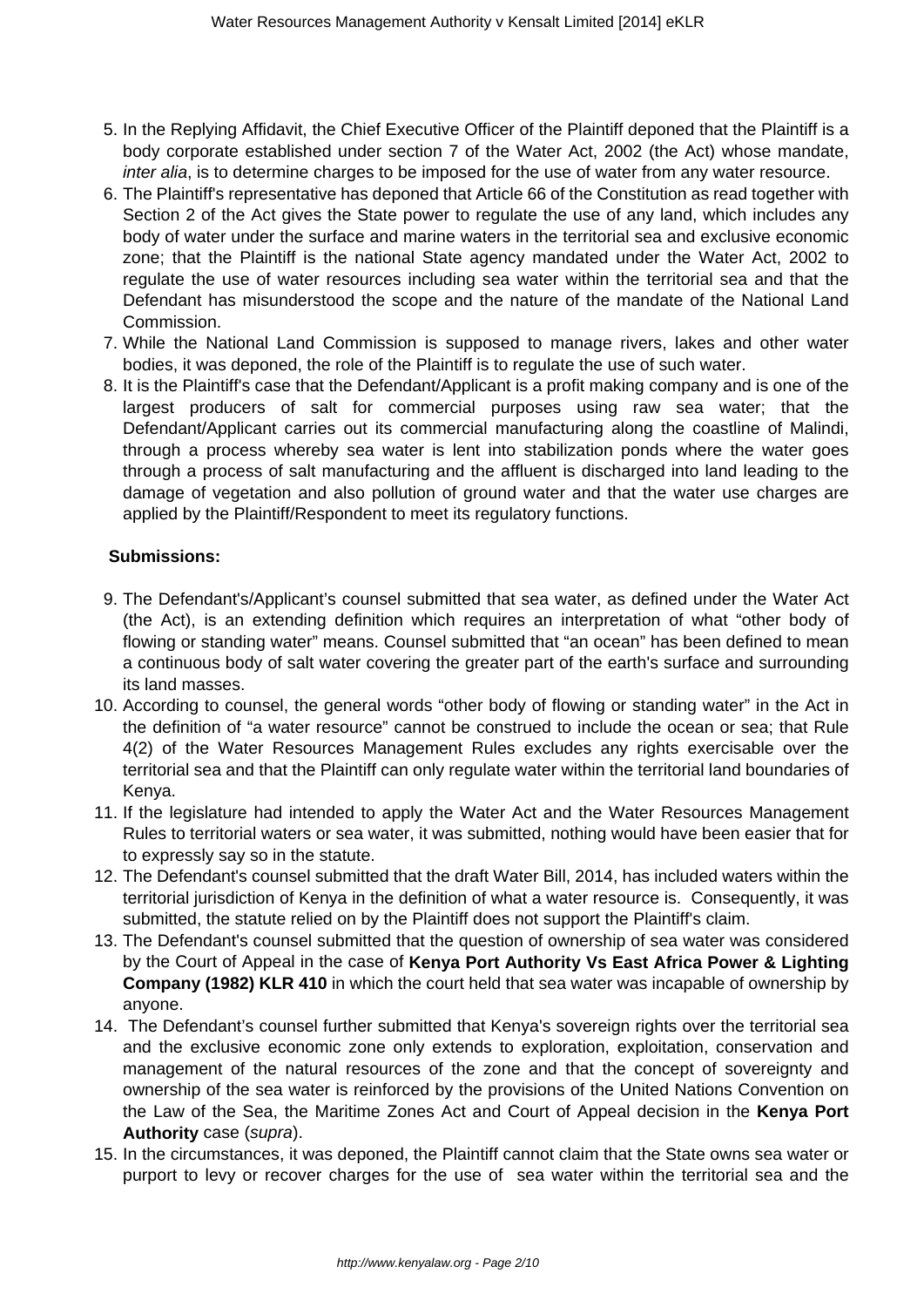exclusive economic zone.

- 16. The Defendant's/Applicant's counsel further submitted that Article 210 of the Constitution bars the imposition of any tax or licensing fee except as provided for by legislation; that the Water Act is a taxing statute and that statutes which impose pecuniary burdens are subject to the strictest rules of construction.
- 17. The Defendant's counsel submitted that there is no basis either under the Water Act or under the Water Resources Management Rules to contend that the Defendant had failed to obtain a permit or submit a self-assessment form to the Plaintiff in respect to the use of sea water as pleaded in the Plaint.
- 18. The Plaintiff's/Respondent's counsel submitted that marine waters in the territorial sea and the exclusive economic zone rests in and is owned by the national government for the people of Kenya; that the definition of water resource is so clear that there is no ambiguity.
- 19. Counsel submitted that the argument that territorial sea is not part of the water resource of Kenya is such a dangerous argument that if the same were to be entertained it will expose the coastal beaches, territorial sea and the continental shelf to uncontrolled exploitation, not just of water resources but of fish, minerals, crude oil and other natural resources lying in the territorial sea.
- 20. The Plaintiff's/Respondent's counsel submitted that section 8(1) (g) of the Water Act as read together with Rule 104 expressly obligates the Plaintiff to charge for the use of water derived from a water resource.
- 21. According to the Plaintiff's advocate, the provisions of Article 62(3) and 260 of the Constitution shows that Marine Waters in the territorial sea and the exclusive economic zone vests in and is owned by the national Government for the people of Kenya and cannot be said to be res nullis.
- 22. Counsel relied on the provisions of Article 66 of the Constitution to argue that the state may regulate the use of any land, including both private and public land.
- 23. The Plaintiff's counsel submitted that the regulation of the territorial waters is the duty of the State and not of the National Land Commission as suggested by the Applicant.
- 24. Counsel submitted that the Constitution and the Water Act does not distinguish and classify water into various groups since all these classess form part of the water resources of Kenya.
- 25. It cannot be said, it was submitted, that the legislator in legislating the Water Act expressly wanted to leave territorial sea to the control of foreign countries and opportunistic selfish organizations like the Defendant who is only keen to benefit itself at the expense of the people of Kenya.
- 26. The Plaintiff's advocate submitted that the Water Act clearly shows that the Plaintiff is the special government agency created by the legislator for the purposes of regulating water use and protecting the water resources, including sea water.
- 27. Counsel submitted that the jurisdiction of this court to strike out a suit or a pleading is discretional, which discretion ought to be exercised in favour of the Plaintiff to enable it carry out its legitimate mandate as set out in the Water Act.

# **Analysis and findings**

- 28. The Plaintiff is claiming from the Defendant Kshs.270,295,759.90 being the outstanding water use charges for the period commencing  $1<sup>st</sup>$  October 2007 to  $31<sup>st</sup>$  September 2013 together with interest.
- 29. The Plaintiff's claim is premised on the provisions of Section 8 (g) of the Water Act (the Act) and Rules 104 and 114 of the Water Resources Management Rules, 2007 (the Rules).
- 30. Section 8 (1) (g) of the Act provides that the Authority (the Plaintiff) shall have the power, in accordance with guidelines in the national resources management strategy, to determine charges to be imposed for the use of water from any water resources while Rule 104 of the Water Resources Management Rules provides that any person required to have a permit for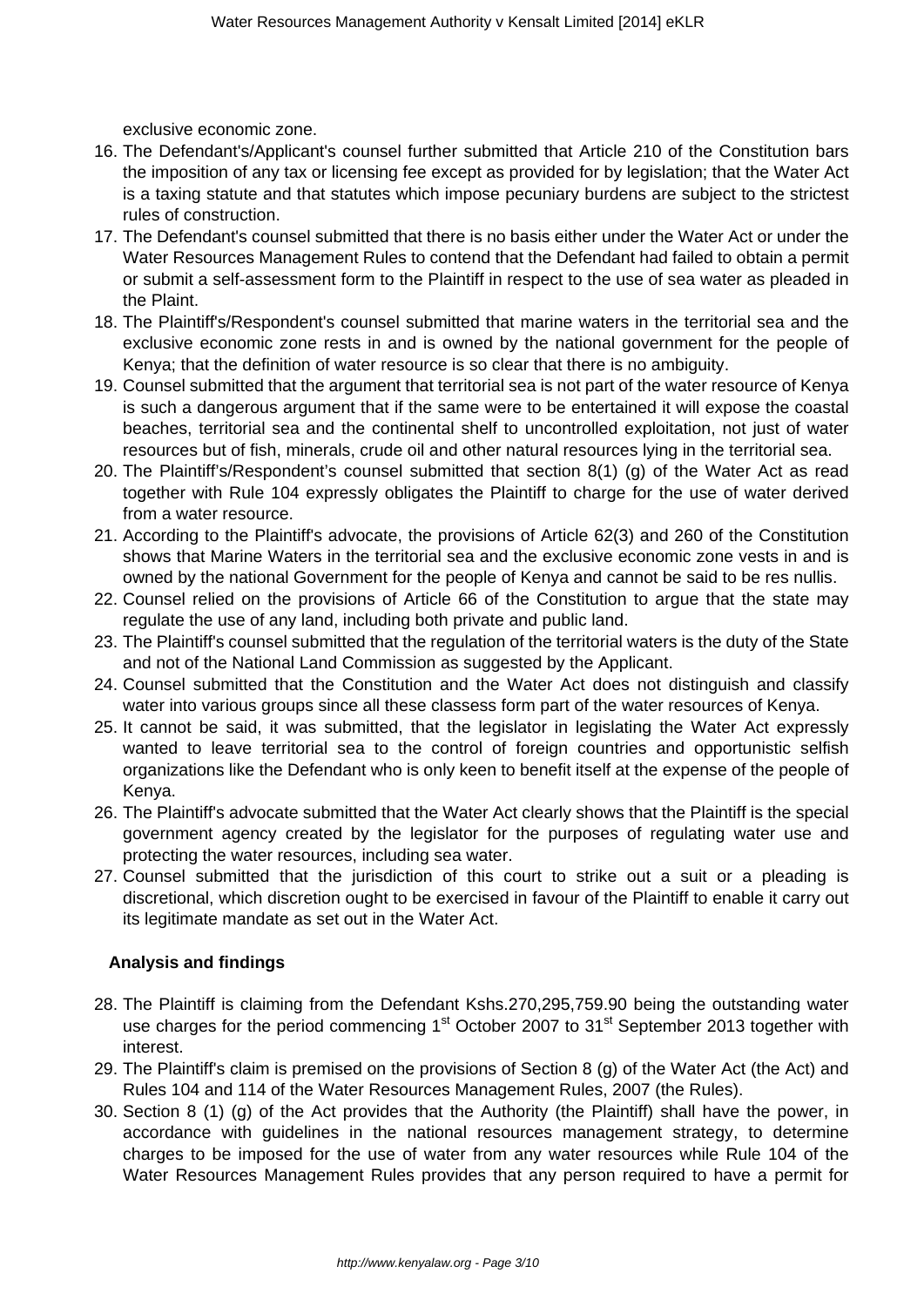water use shall be required to pay to the Authority water use charges for using water derived from a water resource. The payable rates are set out in the First Schedule.

- 31. The Defendant has raised an objection on the legality of the Plaintiff's claim on the basis that the Plaintiff has no locus standi to demand for money from it for using sea water. It is the Defendant's case that the Plaintiff can only levy charges for use of water derived from "a water resource" as defined under the Act and not for the use of sea water.
- 32. It is not in dispute that the Defendant drains sea water from the Kenyan territorial sea into the stabilizing ponds located on its land and uses the water to manufacture salt.
- 33. The issues that this court is supposed to determine at this stage is whether the Plaintiff, as a State organ, can regulate the use of sea; whether sea water is res nullius and incapable of ownership; whether sea water is a water resource as defined under the Water Act and who between the Plaintiff and the National Land Commission has the jurisdiction to regulate and or manage the use of sea water, if at all.
- 34. The Constitution at Article 260 has defined "land" to include any "marine waters" in the territorial sea and the exclusive economic zone.
- 35. Public land has been defined under Article 62 (1) (j) of the Constitution to include the territorial sea, the exclusive economic zone and the sea bed.
- 36. Article 62 (3) of the Constitution provides that the territorial sea, the exclusive economic zone and the sea bed shall vest in and be held by the national government in trust for the people of Kenya and shall be administered on their behalf by the National Land Commission.
- 37. Section 5 of the Maritime Zones Act provides that Kenya shall within the exclusive economic zone, exercise sovereign rights with respect to the exploitation and conservation and management of the natural resources of the zone.
- 38. Article 2(1) of Part II of the United Nations Convention on the Law of the Sea, which Kenya ratified on 2<sup>nd</sup> March 1989 provides as follows:

# **"The sovereignty of a coastal state extends, beyond its land territory and internal waters, to an adjacent belt of sea, described as the territorial sea."**

39. The Defendant's/Applicant's counsel has argued that in view of the above provisions of the Maritime Zones Act and the United Nations Convention on the Law of the Sea, the State has no proprietary interest in sea water located in the territorial sea because sea water is res nullius. Counsel relied on the case of **Kenya Power Ports Authority Vs East African Power & Lighting Company (1982) KLR 410** in which the Court of Appeal held that port waters was res nullius and was therefore not the property of the appellant. Madan J A, in his usual flair stated as follows:

 **"The sea water that was damaged was a moving, shifting, vanishing element which had no fixed area containing it. It was unidentifiable as a fixed property unless put in a bucket or bowser. It was incapable of ownership by anyone. In Shimanzi Creek today, away tomorrow, may be many miles away, in another creek, even rising in waves in open sea. No ownership, no injury, hence no cause of action"**.

- 40. According to the Defendant's counsel, the Plaintiff is not making a distinction between a State's sovereignty over the geographical area which comprises the territorial sea with ownership of the sea water within the territorial sea.
- 41. It is the Defendant's argument that the exercise of control by a State over its territorial sea is defined by reference to a particular geographical area but not the ownership of sea water. Counsel relied on the Judgment of Law J. A in the **KPA** case (supra) in which he stated as follows: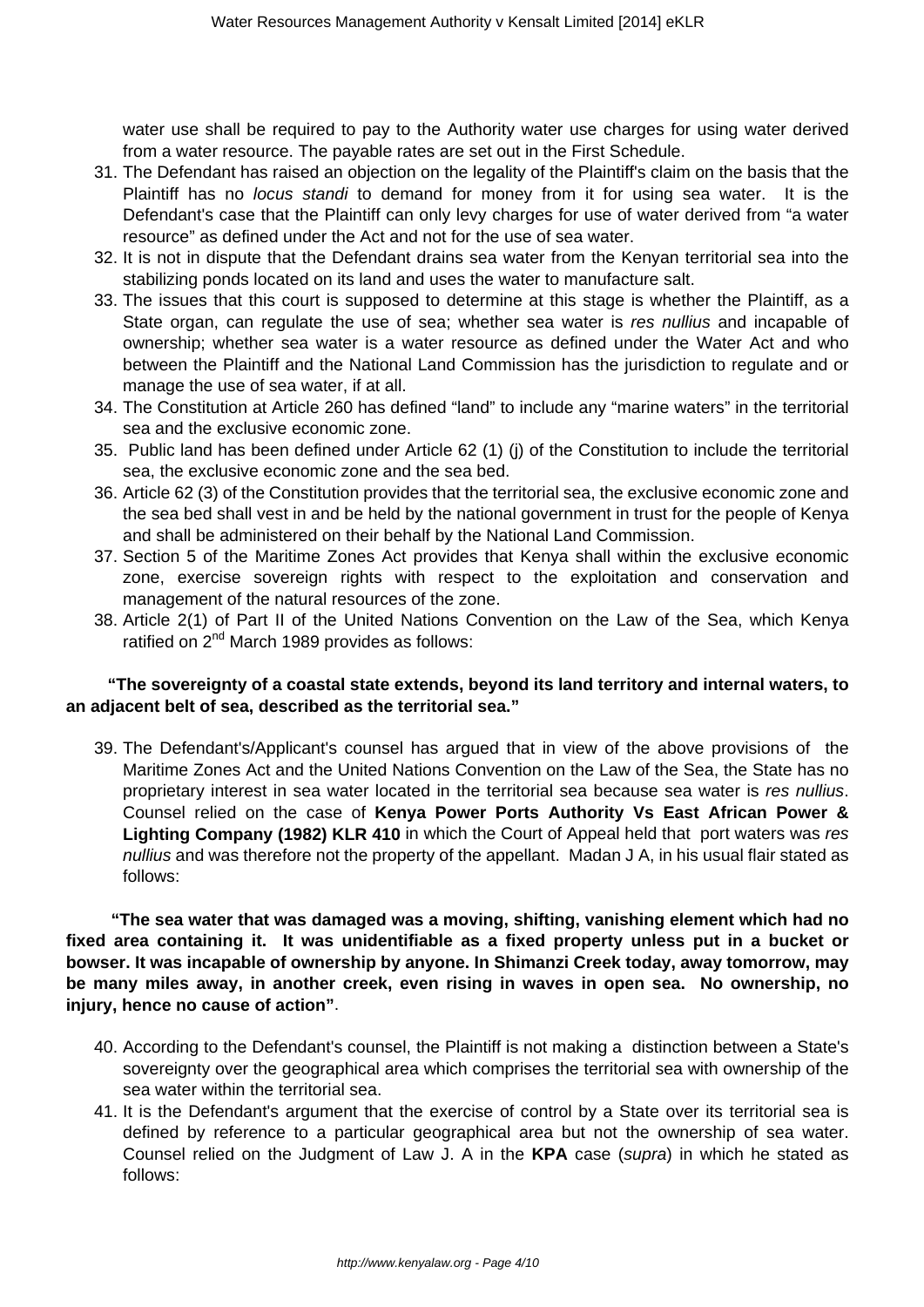### **"Whatever rights may be vested in government to the sea bed in territorial waters, no government or person has any proprietary rights in the water above the sea."**

- 42. I find the argument by the learned Judges in the **KPA** case interesting, as much as I am bound by their decision. The totality of the decision by the Court of Appeal in the **KPA** case is that sea water can be used by all and sundry, and can even be polluted to any extent possible because such water is not owned by anybody. Consequently, it has been urged, the Defendant should be allowed to use the sea water within the territorial sea of this country as it wishes.
- 43. The decision in the KPA case was premised on the ground that no actual damage had been caused to any of the appellant's property by virtue of the pollution of the port waters and therefore the pecuniary loss which arose out of the precautionary measures taken by the appellent to clean up the polluted water was not recoverable at common law.
- 44. That might have been the position before the enactment of the Environmental Management and Coordination Act, 1999 and the proclamation of the Constitution of Kenya in 2010, but not anymore. Indeed, the KPA decision was made before the country ratified the United Nations Convention on the Law of the Sea.
- 45. Section 3 (1) of the Environmental Management and Coordination Act, 1999 provides that every person in Kenya is entitled to a clean and healthy environment and has the duty to safeguard and enhance the environment. The Act defines "environment" as the physical factors of the surroundings of human being, which in my view includes sea water.
- 46. Section 3 (3) and (4) of the same Act allows any person alleging that the entitlement conferred under subsection (1) has been, is being or is likely to be contravened in relation to him to bring an action notwithstanding that such a person cannot show that the defendant's act or omission has caused or is likely to cause him any personal loss or injury. This provision has been repeated at Article 70 of the Constitution.
- 47. In so far as the Constitution has included the territorial sea, the sea bed and the exclusive economic zone in the definition of public land, and has defined land at Article 260 to include marine waters in the territorial sea, I do not subscribe to the Defendant's argument that sea water is not capable of ownership. Sea water, otherwise known as marine water in the territorial sea, just like land as is traditionally known and the internal waters, is vested in the State notwithstanding the fact that it is unidentifiable and keeps on moving.
- 48. My finding above is based on the provisions of Article 61(1) of the Constitution which provides that all land in Kenya, including marine water in the territorial sea belongs to the people of Kenya collectively as a nation, as communities and as individuals. The people of Kenya are therefore the owners of the marine water in the territorial sea and the exclusive economic zone and the national government holds such land in trust for them.
- 49. Indeed, the Forth Schedule to the Constitution stipulates under Part 1, paragraph 2 that the use of international waters and water resources is a function of the national government, clearly showing that such waters are not res nullius. I do not see how sovereignty over such waters can be separated from ownership as argued by the Defendant's counsel.
- 50. I have looked at the International law and I agree that there are exceptions to the issue of exclusive ownership of sea water, like the right of innocent passage through the territorial sea. Indeed, there have been debates on the juridical nature of the territorial sea. In his book, **International Law, 5<sup>th</sup> Edition**, Malcolm N. Shaw states as follows at page 506:

**"Nevertheless, it cannot be disputed that the coastal state enjoys sovereign rights over its maritime belt and extensive jurisdictional control, having regard to the relevant rules of international law. The fundamental restriction upon the sovereignty of the coastal state is the right of other nations to innocent passage through the territorial sea, and this distinguishes the territorial sea from the internal waters of the state, which are fully within the unrestricted**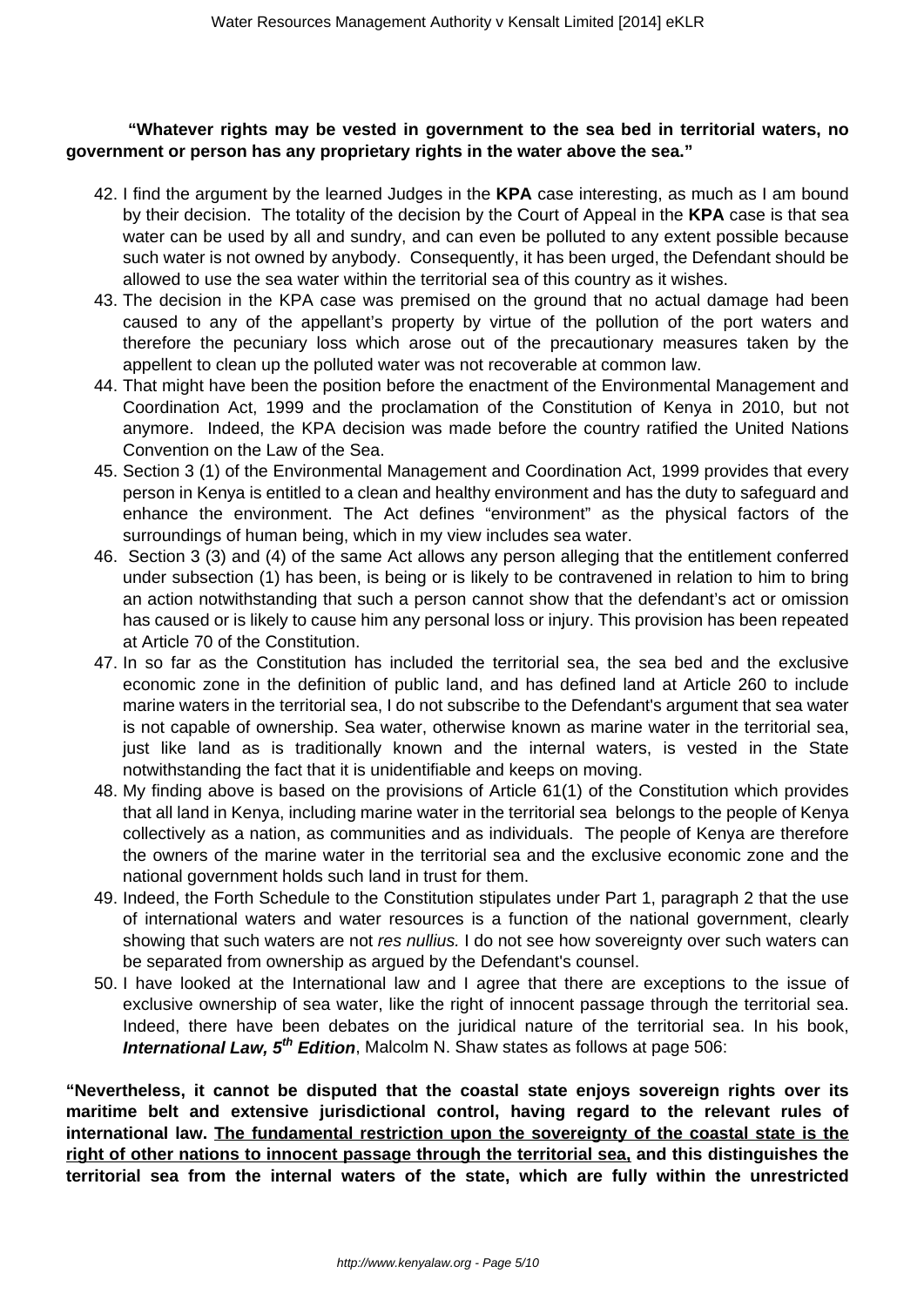# **jurisdiction of the coastal nation."**

- 51. The right of other nations to innocent passage upon the territorial sea or economic exclusive zone of this country under international law does not negate the concept of ownership of such waters in so far as the Constitution and the international law is concerned.
- 52. In fact, the rights of other States to use sea water within the territorial sea or exclusive economic zone of Kenya have been provided for in various Conventions and at section 6 of the Maritime Zones Act. Those rights include navigation and over-flight, lying of submarine cables and properties and other lawful uses recognised in international law.
- 53. If the United Nations Convention on the Law of the Sea and the Maritime Act allows Kenya to exercise sovereign rights with respect to the exploration, exploitation, conservation and management of the natural resources within its territorial waters and exclusive economic zone, how can it be said that it cannot own such waters, other than pursuant to the exceptions provided for by the international and domestic law" That, in my view is splitting hairs.
- 54. You can only explore and exploit the natural resources in such water if you own the water, as long as the water is within the territorial sea and the exclusive economic zone, in the first place.
- 55. Having found that the marine water in the territorial sea is indeed "public land," it follows that sea water can only be used in accordance with the laws of this country, including international law.
- 56. Article 62 (4) of the Constitution provides as follows-

# **"Public land shall not be disposed of or otherwise used except in terms of an Act of Parliament specifying the nature and terms of that disposal or use."**

- 57. The issue that I am supposed to determine is whether there is a law specifying how sea water, having been defined as public land, is supposed to be used.
- 58. The Defendant has argued that by virtue of the provisions of Article 62(3) of the Constitution, the Plaintiff has no regulating mandate over sea water within the territorial sea and the exclusive economic zone since under the said Article, it is only the National Land Commission which is entrusted with the exclusive jurisdiction over sea water.
- 59. The territorial sea, the exclusive economic zone and the seabed, according to Article 62(3) of the Constitution, is vested in and is held by the national government on behalf of the people of Kenya and administered on its behalf by the National Land Commission.
- 60. Article 62(3) of the Constitution is complemented by Article 67 (2) (a) which provides that it is the National Land Commission that shall manage public land on behalf of the national and county government. This function of the National Land Commission has been repeated in section 5 (1) (a) of the National Land Commission Act, 2012.
- 61. The National Land Commission is therefore the only body that is supposed to administer and manage the territorial sea, the exclusive economic zone and the sea bed on behalf of the people of Kenya and not any other State organ.
- 62. What these constitutional and statutory provisions mean is that although the territorial sea, the exclusive economic zone and the sea bed is owned by the national government on behalf of the people of Kenya, the national government or its organs cannot purport to deal with the territorial sea, the exclusive economic zone and the sea bed in any manner it wants.
- 63. It is only the National Land Commission which can decide on how the territorial sea, the exclusive economic zone and the sea bed can be used and to regulate its use, because it is the only body that is constitutionally mandated to administer and manage public land.
- 64. The **Black's Law Dictionary**, 9<sup>th</sup> edition defines the word "administration" to mean the management or performance of the executive duties of a government, institution or business. All the performance of the executive duties in relation to the use of the territorial sea, the exclusive economic zone and the sea bed is therefore bestowed to the National Land Commission by the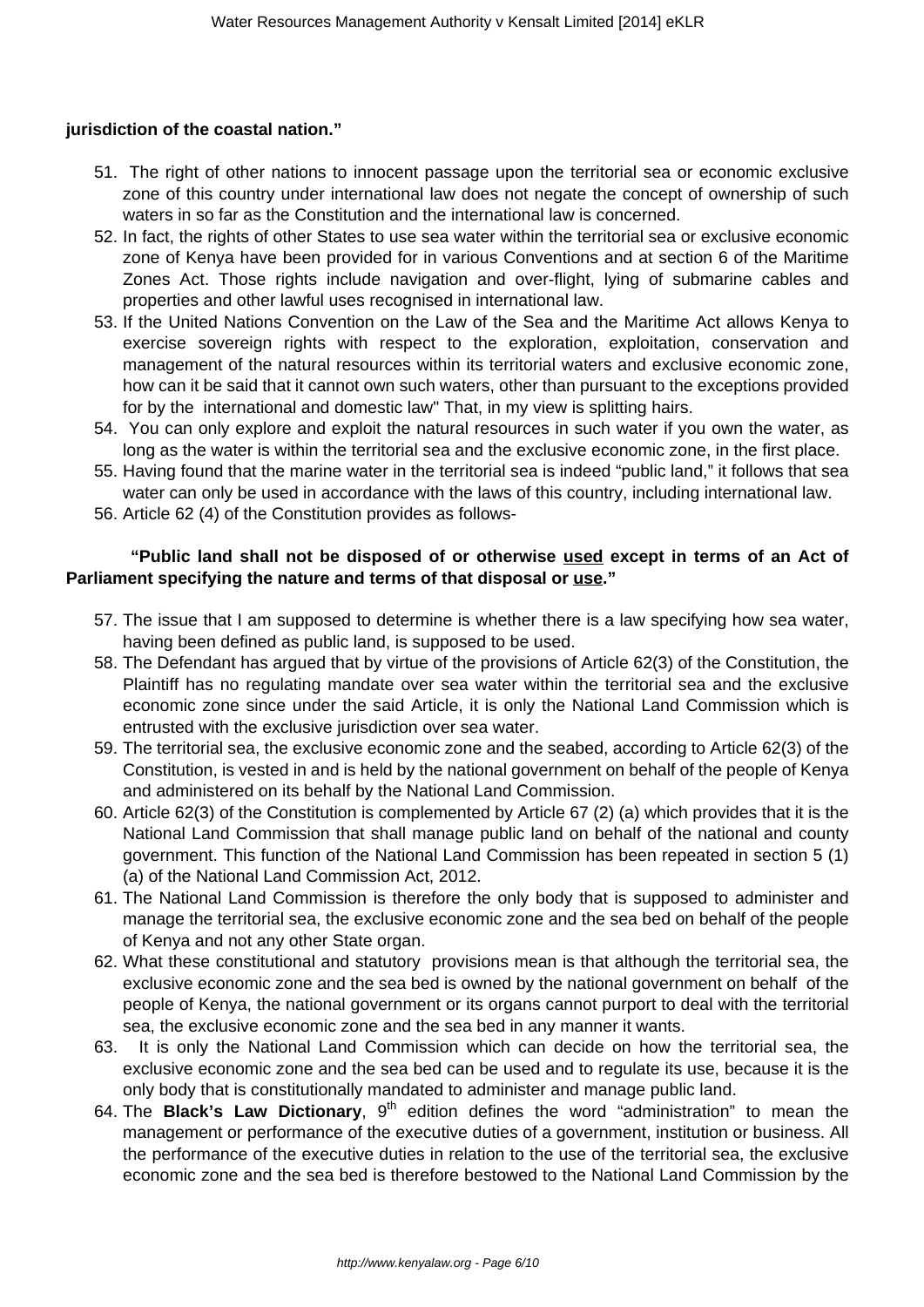Constitution and the National Land Commission Act, 2012.

- 65. The only occasion that the national government can regulate the use of the territorial sea, the exclusive economic zone and the sea bed in the interest of defence, public safety, public order, public health or land use planning (see Article 66 (1) of the Constitution).
- 66. The Constitution at Article 62 (4) stipulates that public land, which includes the territorial sea, the exclusive economic zone and the sea bed is, should not be used except in the manner specified in an Act of Parliament.
- 67. Legislation on regulation of land use and property is supposed to be enacted by parliament within five years from the date of the promulgation of the Constitution pursuant to the provisions of the Fifth Schedule of the Constitution.
- 68. Parliament has enacted the Land Act, 2012 which provides how the administration of public land is to be carried out at Part III. Section 20 (1) of the Land Act provides that the National Land Commission may grant a person a licence to use unalienated public land (which includes the territorial sea, the exclusive economic zone and the sea bed) for a period not exceeding five years.
- 69. It therefore follows that under the new constitutional dispensation, it is only the National Land Commission that can licence a person to utilize sea water within the territorial sea and the exclusive economic zone for the period stipulated in the Land Act and not any other State organ.
- 70. However, what is puzzling is that the Land Act only repealed the Way leaves Act and the Land Acquisition Act. The other pieces of legislation dealing with the administration and management of public land like the Water Act and the Kenya Maritime Authority Act, amongst others, are still in force.
- 71. The pieces of legislation purporting to create bodies that tend to perform the functions reserved for the National Land Commission by the Constitution are bound to be declared unconstitutional in the foreseeable future.
- 72. It is therefore true, as argued by the Defendant's advocate, that it is only the National Land Commission which has the constitutional mandate to administer and manage all public land, including the territorial sea, the exclusive economic zone and the sea bed on behalf of the national government, and not any other State organ. That mandate includes deciding the person that may use such resources by issuing of licences.
- 73. The administration and management of the territorial sea, the exclusive economic zone and the sea bed, in my view, can only be defined and contextualized upon the passing of relevant legislation. In the meantime, any legislation purporting to deal with the administration and management of the territorial sea, the exclusive economic zone and the sea bed, if any, has to be construed with alteration, adaptations, qualification and exceptions, necessary to bring it into conformity with the Constitution (see section 7 of the sixth schedule of the Constitution).
- 74. Although it is the National Land Commission that has the mandate of administering and managing all public land, either on behalf of the national government or the county government, the Commission cannot levy taxes on the usage of such land.
- 75. It is only the national government, through its organs, that can impose tax or licensing fee for the usage of sea water which is a national resource, pursuant to the provisions of Article 209 (1) and (2) of the Constitution.
- 76. However, Article 210 of the Constitution bars the imposition of any tax or licensing fee except as provided for by legislation. The Plaintiff can therefore lawfully levy taxes for the usage of a water resource as defined in the Water Act on behalf of the national government.
- 77. The question that the Defendant has raised in the current application is whether the charges levied by the Plaintiff are legal in view of the provisions of the Water Act.
- 78. It was settled many years ago that that any charges imposed on a subject must be imposed by clear and unambiguous language. Rowlatt J in **Brandy Syndicate Vs IRC (1921)IKB at 74** stated as follows: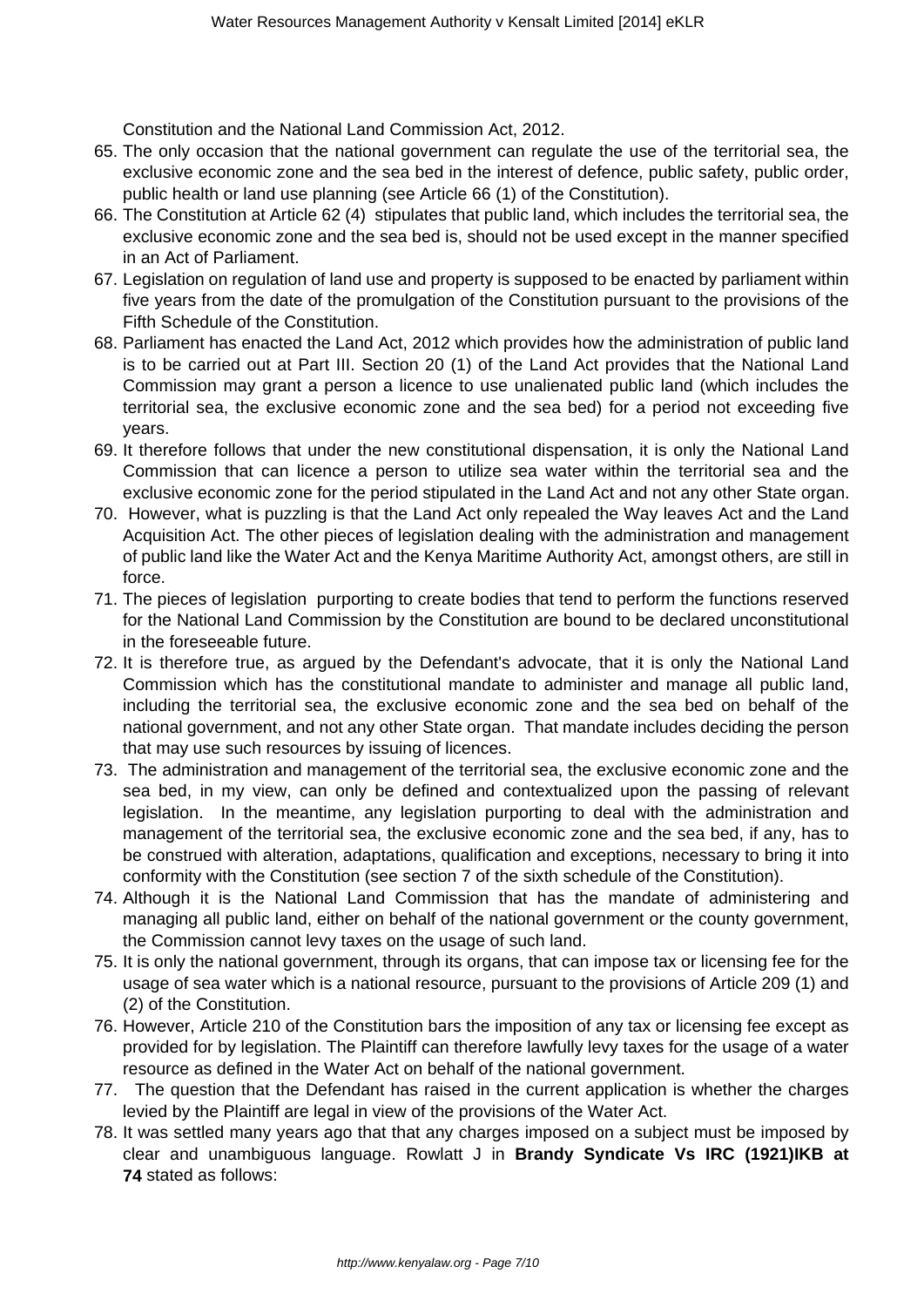**"In a taxing Act, clear words are necessary in order to tax the subject....it simply means that in a taxing Act, one has to look merely at what is clearly said. There is no room for any intendment. There is no equity about tax. There is no presumption as to a tax. Nothing is to be read in, nothing is to be imposed. One can only look fairly at the language used."**

- 79. The Defendant has argued that the reading of sections 2 and 25(1) (a) and (b) of the Water Act shows that a water permit is only required in relation to the water resources defined in the said Act and Rules.
- 80. The Defendant has also argued that the Plaintiff can only impose a licence fee for the use of a "water resource" which has been defined in section 2 of the Water Act as "any lake, pond, swamp, marsh, streams, water course, estuary, aquifer, artesian basin or other body of flowing or standing water, whether above or below the ground."
- 81. Sea water is not included in the definition of the word water resource. Consequently, it was submitted, the Plaintiff cannot impose charges for the use of such water pursuant to the provisions of the Water Act.
- 82. The issue that I am supposed to determine at this preliminary stage is whether the words "other body of flowing or standing water" as used in the Act can be interpreted to include sea water.
- 83. The words "other body of flowing or standing water" as used in the Act are general words which follow particular and specific words set out in the definition of what a water resource is. Therefore, under the *ejusdem generis* rule, those general words are supposed to be confined to things of the same genus.
- 84. Cockburn CJ in **R Vs CLEWORTH (1864) 4B & S927 at 932** stated as follows:

 **"According to well established rules in the construction of statutes, general terms following particular ones apply only to such personal or things as are ejusdem geneneris with those comprehended in the language of the legislature."**

85. In **R VS EDMUNDSON (1859) 28 LJMC 213 at 215,** Lord Campbell stated as follows:-

# **"Where there are general words following particular and specific words, the general words must be confined to things of the same kind as those specified."**

- 86. Can sea water within the territorial sea and the exclusive economic zone be said to be of the same kind as lake, pond, swamp, marsh, stream, watercourse, estuary, aquifer and artesian basin"
- 87. Article 1 of Part II of the United Nations Convention on the Law of the Sea recognizes that the sovereignty of a coastal state extends beyond its land territory and internal waters described as the territorial sea.
- 88. All the "waters" defined by the Act as "water resource" are what can be described as internal waters, that is water within the territory of Kenya excluding the territorial sea and the economic exclusive zone. The words "other body of flowing or standing water, whether above or below ground" as used in the statute can only refer to the internal waters and not the territorial sea or sea water."
- 89. The non-similarity of what a lake, a pond, a swamp, a marsh, a stream, a watercourse, an estuary, an aquifer and an artesian basin is and what sea water is can be discerned from the definition of what "land" and "public land" is in the Constitution. Rivers, lakes and other water bodies as defined by an Act of Parliament have been clustered together at Article 62(1) (i) of the Constitution while the territorial sea, the exclusive economic zone and the seabed have been clustered under Article 62(1) (j).
- 90. The intention of Parliament to confer jurisdiction on the Plaintiff to levy charges for the use of only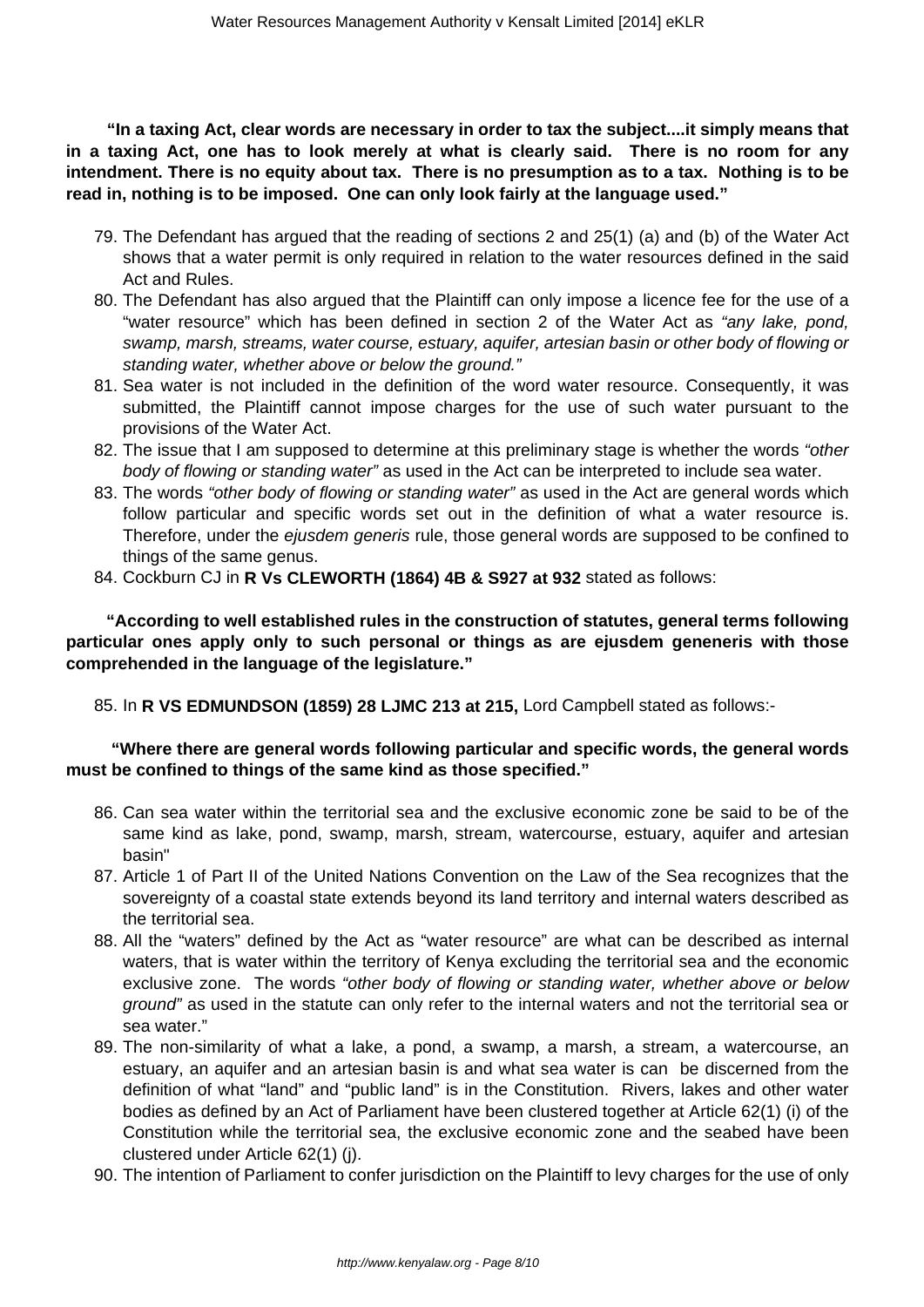"internal waters" and not "sea water" can also be discerned from the Water Resources Management Rules, 2007, which is the basis of the Plaintiff's case as read together with the Act. 91. Rule 4(2) of the "Rules" provides as follows:

# **"These Rules shall apply to all water resources and water bodies in Kenya including all lakes, watercourses, streams and rivers, whether perennial or seasonal, aquifers, and shall include coastal channels leading to territorial waters."**

- 92. Rule 4 (2) limits the application of the "Rules" to coastal channels leading to the territorial waters thus stopping the Plaintiff from exercising its rights over the territorial sea or sea water.
- 93. The draft Water Bill, 2014 has now taken care of the lacuna in the Water Act by proposing to redefine the definition of the word "water resource" as follows:

# **".....Any lake, pond, swamp, marsh, stream, watercourse, estuary, aquifer, artesian basin or other water body of flowing or standing water, whether above or below the ground, and includes trans-boundary water resources within the territorial jurisdiction of Kenya."**

- 94. The section goes further to define "trans-boundary waters" as "the ocean water beyond territorial waters."
- 95. The meaning of "a water resource" as defined in the Act must be confined to the water resources that exist on the main land. "Other body of standing or flowing water" cannot include water that exists outside the mainland such as marine water. This is because all the examples of water bodies given in the Act refer to water bodies that exist within the land territory of a State, otherwise known as internal waters.
- 96. If Parliament had intended to include sea water in the definition of "a water resource" for the purpose of levying taxes, nothing would have been easier than for it to state so considering that the definition of sea or ocean is quite distinct from other standing or flowing water within the internal boundaries of a country.
- 97. It may be argued that the strict interpretation of what flowing or standing water is will allow the Defendant and other parties to evade tax. In the case of **Inland Revenue Commissioner Vs Wolfson (1949) I ALL ER 865,** the House of Lords held as follows:

 **"It was argued that the construction that I favour leaves an easy loophole through which the evasive taxpayer may find escape. That may be so, but I will repeat what has been said before. It is not the function of a court of law to give to words a strained an unnatural meaning because only thus will a taxing section apply to a transaction which, had the legislature thought of it, would have been covered by appropriate words."**

- 98. I am in agreement with the above holding. A statute imposing tax on the subject must be clear in its language so as not to allow speculation on what is payable with the concomitant result of abuse by the State organ mandated to collect taxes. Parliament should have specifically stated that sea water is a water resource for the purpose of levying charges for its use by the Plaintiff.
- 99. In the circumstances, I find that a lake, pond, swamp, marsh, stream, water course, estuary, aquifer, artesian basin and sea water are two different categories of water and cannot be said to be of the same kind, class or nature for the purpose of statutory interpretation. The Plaintiff therefore does not have the locus standi to levy charges for the use of sea water under the Water Act and the Water Resources Management Rules.
- 100. In view of the fact the Plaintiff's suit is wholly based on the erroneous presumption that it can levy charges for the use of sea water pursuant to the provisions of the Water Act and the Water Resources Management Rules, I find and hold that the Plaintiff's suit does not disclose a